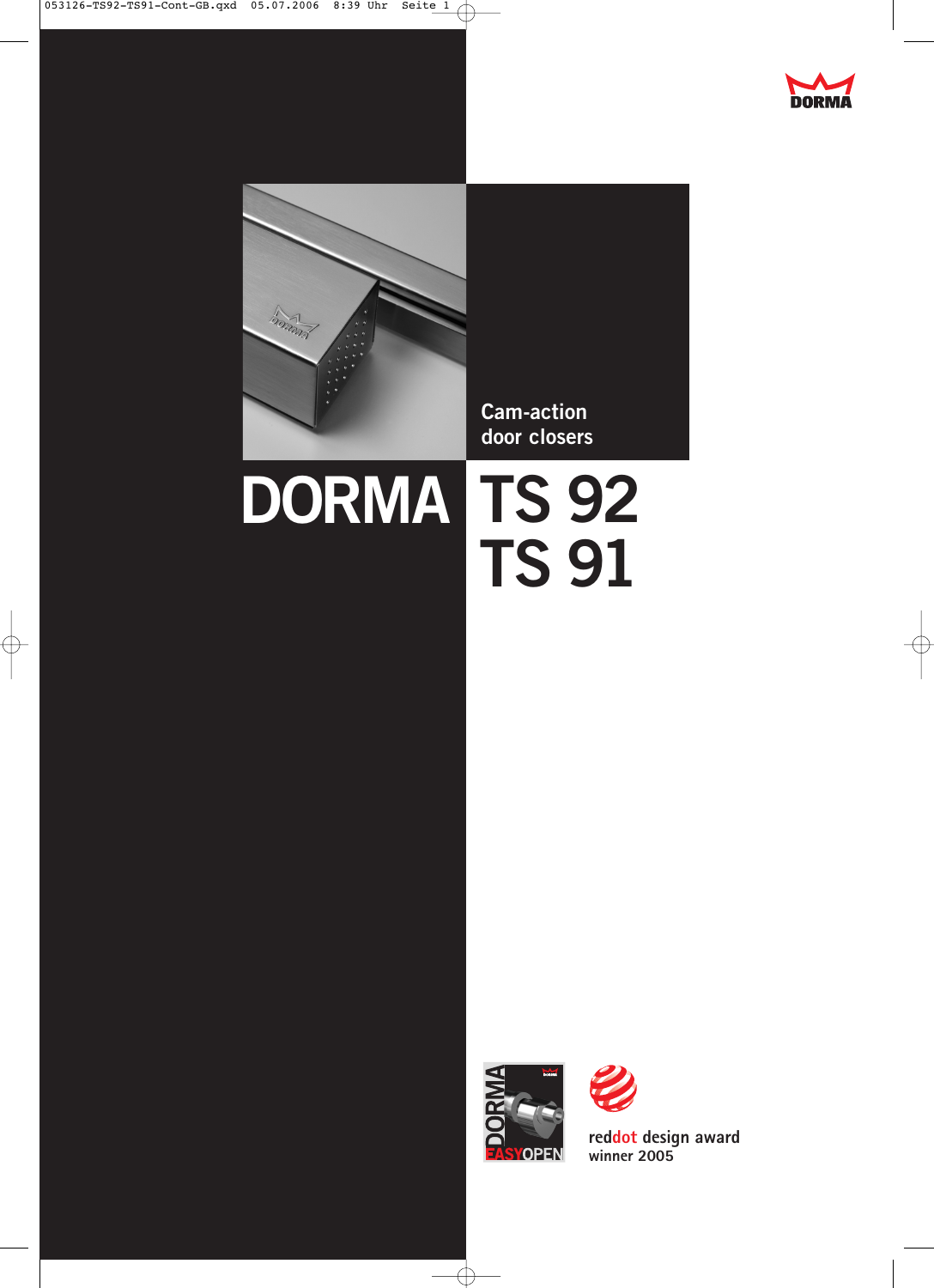053126-TS92-TS91-Cont-GB.qxd 05.07.2006 8:39 Uhr Seite 2

m.

#### **DORMA TS 92 DORMA TS 91**

**Cam-action door closers**

# **The universal closers for standard doors – tested and approved to EN 1154**

As units designed especially for interior applications, the DORMA TS 92 and TS 91 door closers constitute the perfect complement to the DORMA TS 93 cam-action door closer system. They likewise come in the Contur design and, thanks to their linear drive mechanism with heart-shaped cam, they offer the same ease of use.

Moreover, their competitive pricing combined with their outstanding level of assured quality make them particularly attractive from an economic standpoint as well.

Certified to ISO 9001

#### **Benefits**

#### **for the trade**

- Inexpensive cam-action technology for standard interior doors.
- Low storage costs and reduced inventory requirement thanks to uniform slide channels of the Contur series.

#### **for the fabricator**

• Non-handed. • Easy to fix and quickly adjustable.

| for the architect/specifier |  |
|-----------------------------|--|
|-----------------------------|--|

- Excellent value for money. • Uniform appearance
- throughout the entire Contur slide channel range.

#### **for the user**

- Exceptional ease of use and fully controlled closing action.
- Optimum adaptability of the closing speed with reliable latching thanks to two regulating valves.

| Data and features                                                                                   |                                   | TS 92 B/G <sup>1)</sup> TS 91 B |                 |
|-----------------------------------------------------------------------------------------------------|-----------------------------------|---------------------------------|-----------------|
| Closing force<br>Adjustable                                                                         | EN size                           | $2 - 4$                         | 3               |
| Standard doors <sup>2)</sup>                                                                        | up to 950 mm<br>up to 1100 mm     |                                 |                 |
| External doors, outward opening <sup>2)</sup>                                                       |                                   |                                 |                 |
| Fire and smoke check doors                                                                          |                                   |                                 |                 |
| Non-handed design                                                                                   |                                   |                                 |                 |
| Arm assembly                                                                                        | Slide channel                     |                                 |                 |
| Closing speed and latching 180°-15°<br>action independently<br>adjustable<br>at two separate valves | $15^\circ - 0^\circ$              |                                 |                 |
| Cushioned limit stay, mechanical                                                                    | $\circ$                           | O                               |                 |
| <b>Backcheck</b>                                                                                    |                                   |                                 |                 |
| Delayed action                                                                                      |                                   |                                 |                 |
| Hold-open                                                                                           |                                   | $\circ$                         | O               |
| Weight in kg                                                                                        |                                   | 2,0                             | 1,9             |
| Dimensions in mm                                                                                    | Length<br>Overall depth<br>Height | 281<br>47<br>65                 | 267<br>47<br>65 |
| Door closer approved to EN 1154                                                                     |                                   |                                 |                 |
| CC mark for building products                                                                       |                                   |                                 |                 |

 $\bullet$  yes – no  $\circ$  option

1) B = Standard model for pull-side door leaf fixing/push-side transom fixing. G = Special model for push-side door leaf fixing/pull-side transom fixing. <sup>2)</sup> For particularly heavy doors and doors which have to close against wind

resistance, we recommend the DORMA TS 93.

The TS 92/TS 91 complies with the requirements and/or recommendations of the following: CERTIFIRE approved for fire doors ITT 120, MM/IMM 240; Ref. CF 119

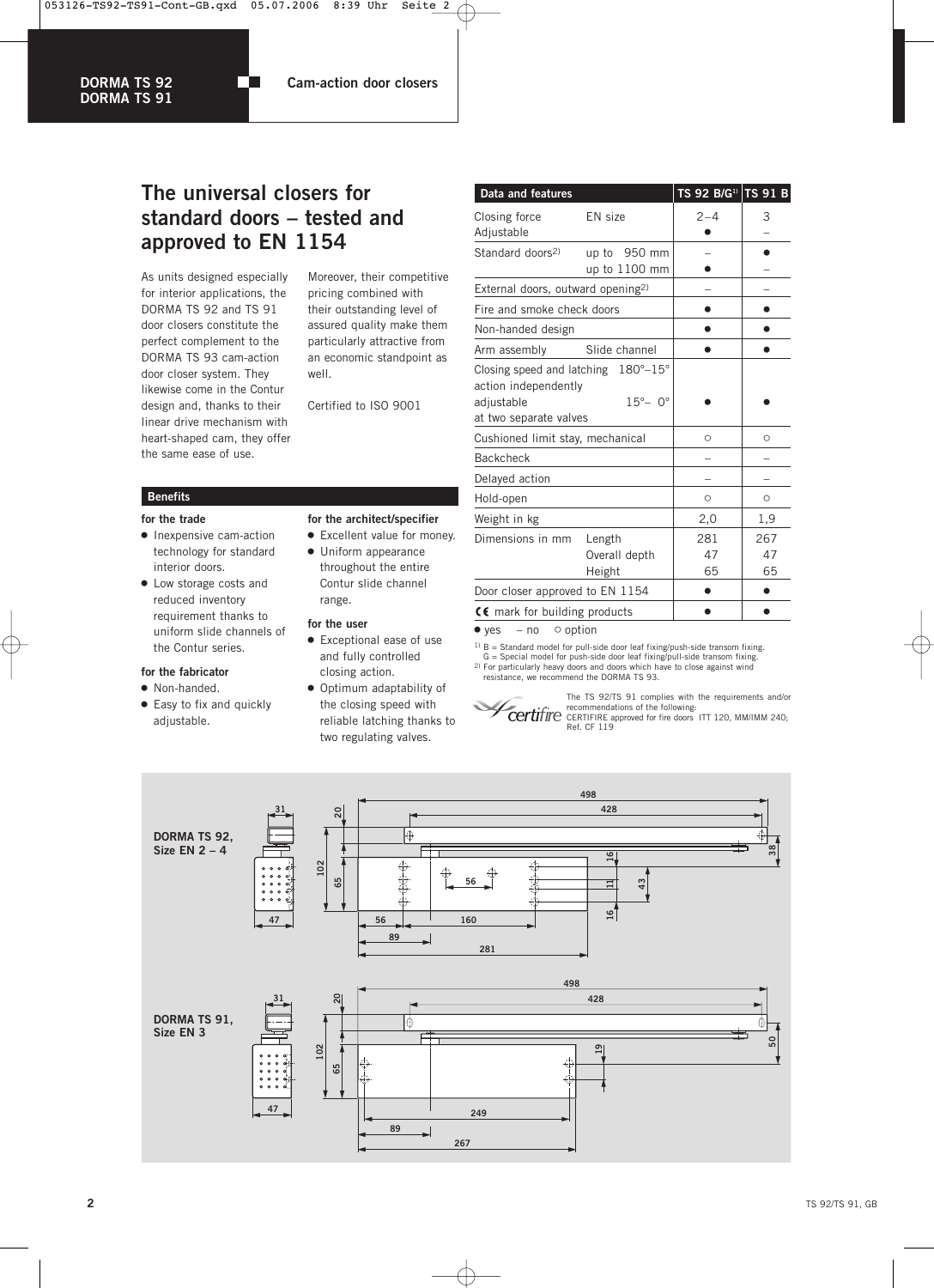

m.

**DORMA TS 92 DORMA TS 91**

**Standard and optional functions**







- **1** Variable closing speed in the range 180°–15°
- **2** Variable latching speed in the range 15°– 0°
- **3** Infinitely variable closing force
- **4** Hold-open (option) **5** Cushioned limit stay
- (option)

The **closing speed** of the DORMA TS 92 is individually adjustable over two independent ranges at two separate valves. The **closing force setting (spring strength)** for the relevant door width is adjusted with the DORMA TS 92 at an infinitely variable lateral adjustment screw.

**DORMA TS 91 B**





- **1** Infinitely variable closing speed in the range  $180^{\circ} - 15^{\circ}$
- **2** Infinitely variable latching speed in the range  $15^{\circ} - 0^{\circ}$
- **3** Hold-open (option)
- **4** Cushioned limit stay (option)

The **closing speed** of the DORMA TS 91 is individually adjustable over two independent ranges at two separate valves. The **closing force (spring strength)** in the DORMA TS 91 is permanently set to size EN 3.





The heart-shaped cam and the linear drive mechanism which characterise all DORMA camaction door closers produce a rapidly decreasing opening torque, so greatly reducing the amount of effort required. This means that even children, the elderly and the disabled can open doors with ease. The user-friendliness of the system is further enhanced by the reliable latching action achieved by the fact that the closing force only rises in the end phase of the cycle.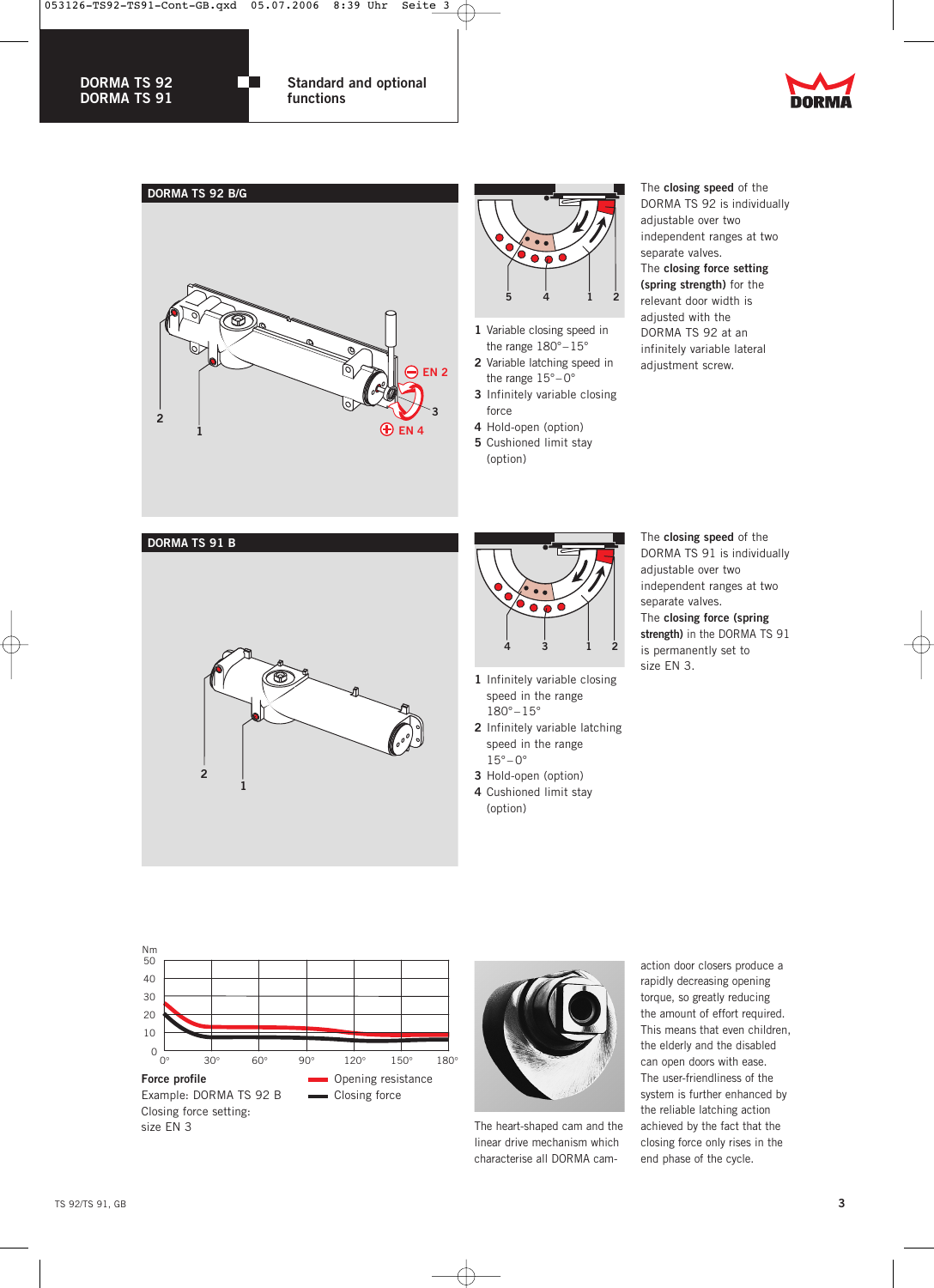

# **Door leaf fixing, pull side** (example shows LH [ISO 6] door; RH [ISO 5] doors mirrored arrangement)



Provided the structural conditions allow, an opening angle of 180° is possible with this method of fixing. In most cases, however, a wall recess will have to be provided for the door closer.



# **Transom fixing, push side** (example shows LH [ISO 6] door; RH [ISO 5] doors mirrored arrangement)

Depending on the structural conditions, the door opening angle with this method of fixing is limited to approx. 120° to 145°. In order to avoid damage to the door or door closer, users are recommended to install a cushioned backstay or a door stop.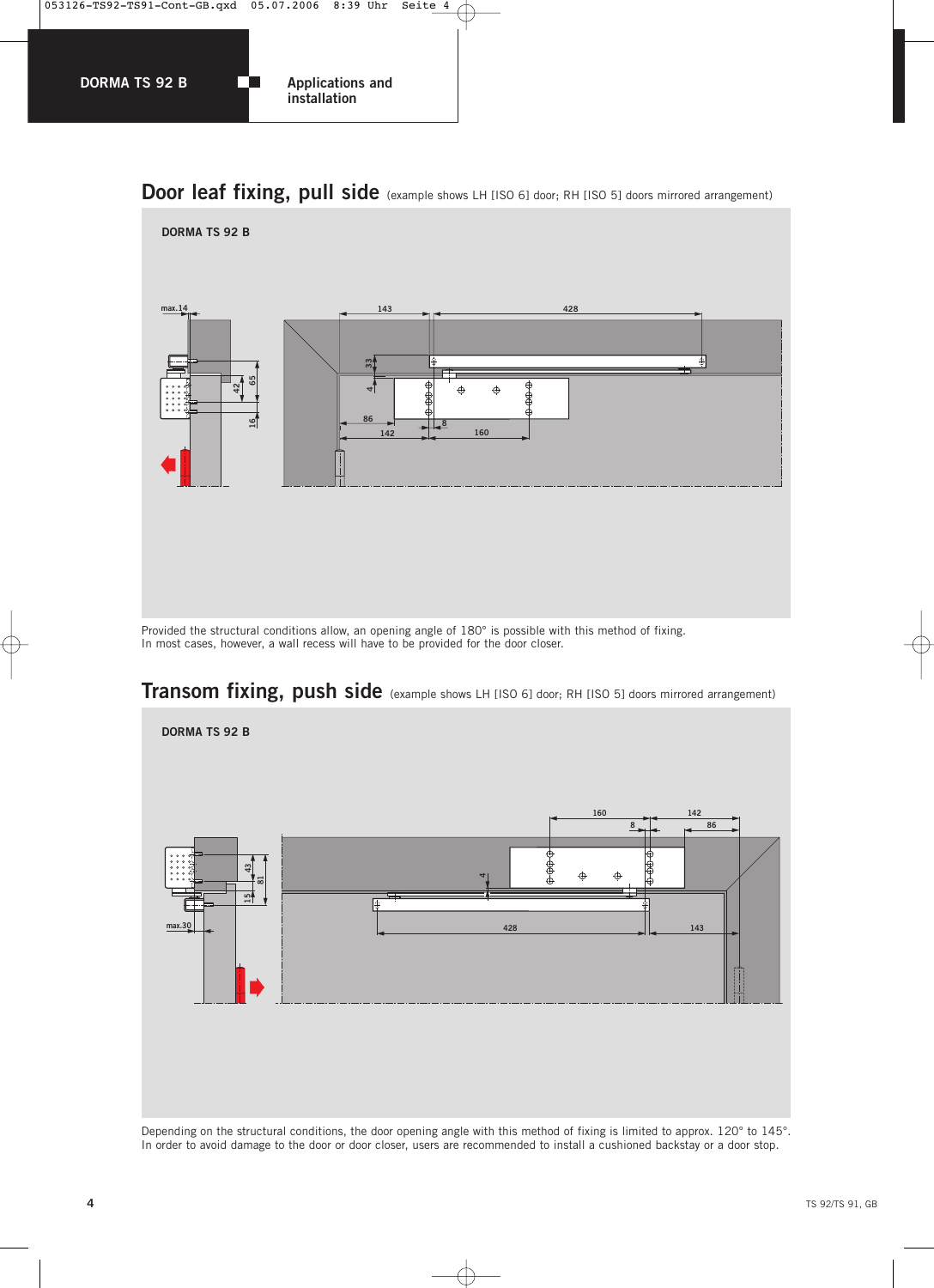



# **Door leaf fixing, push side** (example shows LH [ISO 6] door; RH [ISO 5] doors mirrored arrangement)



Depending on the structural conditions, the door opening angle with this method of fixing is limited to approx. 120° to 145°. In order to avoid damage to the door or door closer, users are recommended to install a cushioned backstay or a door stop.

# **Transom fixing, pull side** (example shows LH [ISO 6] door; RH [ISO 5] doors mirrored arrangement)



Provided the structural conditions allow, an opening angle of 180° is possible with this method of fixing.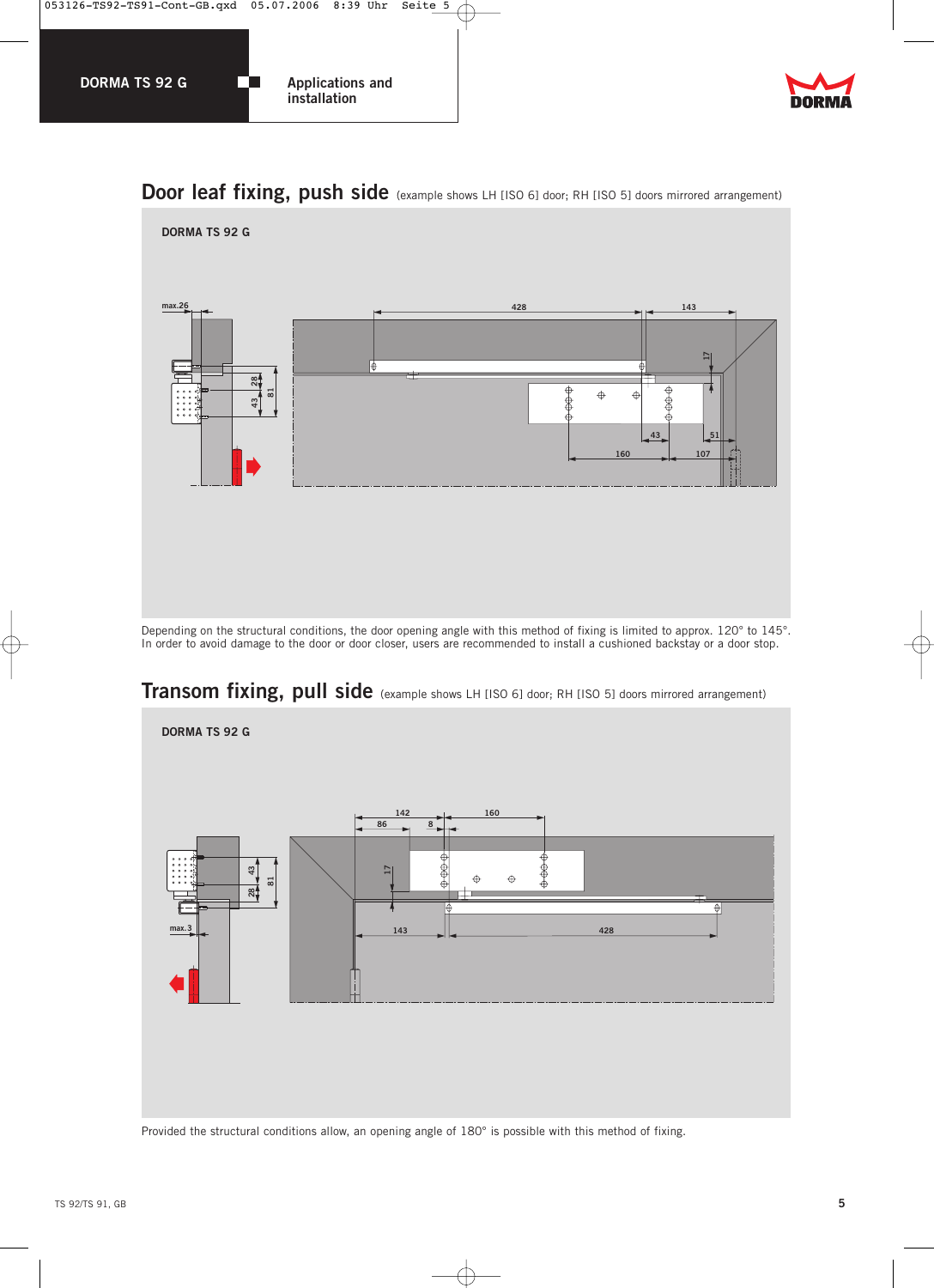

# **Door leaf fixing, pull side** (example shows LH [ISO 6] door; RH [ISO 5] doors mirrored arrangement)



Provided the structural conditions allow, an opening angle of 180° is possible with this method of fixing. In most cases, however, a wall recess will have to be provided for the door closer.



# **Transom fixing, push side** (example shows LH [ISO 6] door; RH [ISO 5] doors mirrored arrangement)

Depending on the structural conditions, the door opening angle with this method of fixing is limited to approx. 120° to 145°. In order to avoid damage to the door or door closer, users are recommended to install a cushioned backstay or a door stop.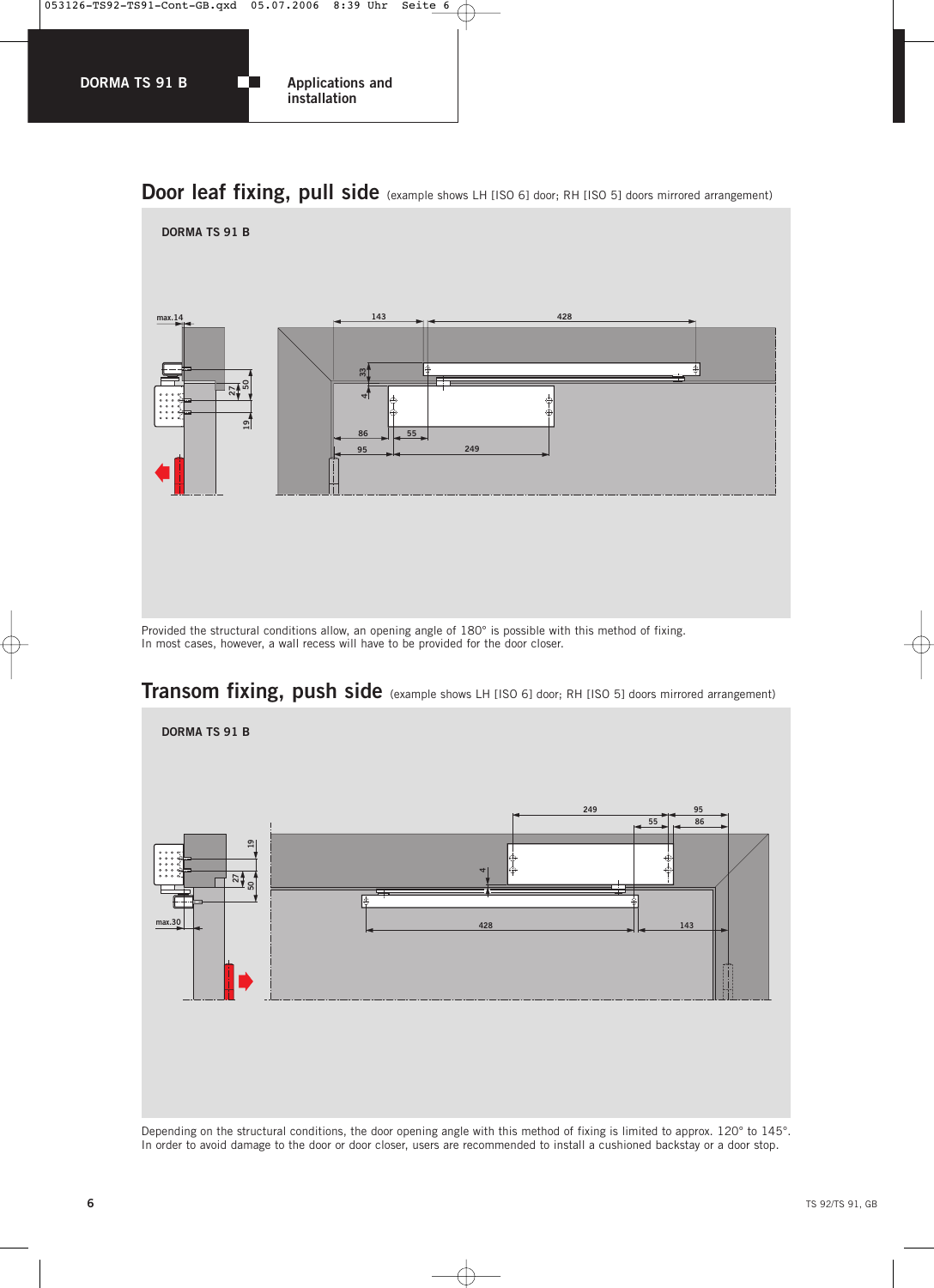

**The State** 

**DORMA TS 92 DORMA TS 91**

**Slide channel**



# **Slide channel**



The **DORMA G-N** slide channel assembly comprises the main arm, slide channel, slide block, fixings, screws and end caps. The DORMA G-N slide channel

is non-handed and can be combined with both door closers. Thanks to oblong holes in the fixing pads, it is possible to compensate for deviations in the drill hole

pattern and to keep the door closer body and slide channel perfectly parallel.

# **Hold-open unit**



The DORMA RF mechanical hold-open unit ensures that doors are held open at precisely the correct angle – up to approx. 150° – without any fallback.

The hold-open unit can be switched on and off by the user as required, and the pull-off force can be adjusted to suit each individual door situation.

The DORMA RF hold-open unit is non-handed and can also be supplied for retrofitting to the slide channel at a later date.





# **Cushioned limit stay**



Cushioned limit stay simply slides into the slide channel. Adjustable between 80° and max. 120°. Also suitable for retrofitting.

Fitting a cushioned limit stay prevents doors which are opened normally from impacting against adjacent walls.

**The cushioned limit stay is not an overload protection device and in many applications will not be a suitable substitute for a door stop.**



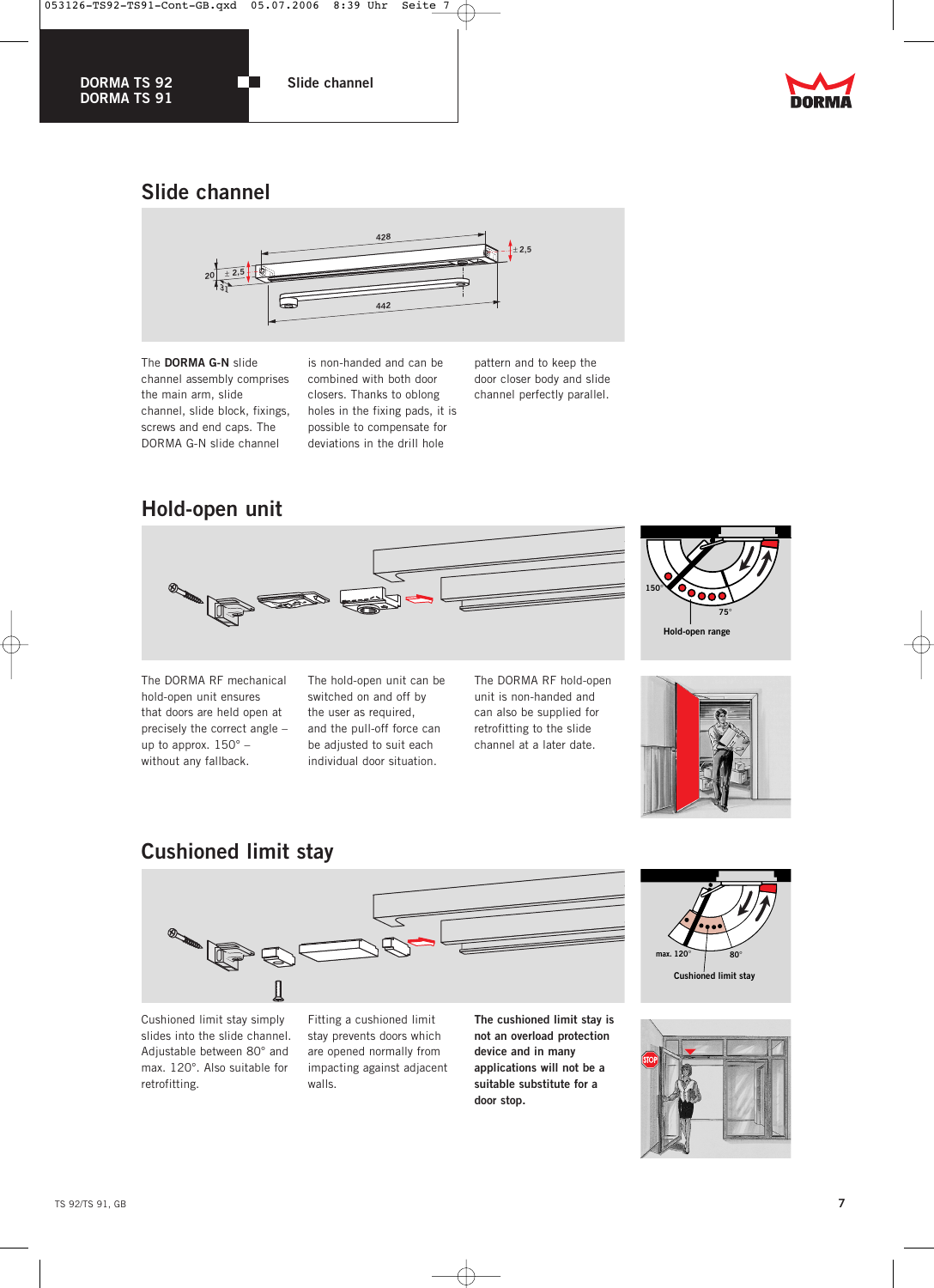m

**DORMA TS 92 DORMA TS 91** **Accessories**



**Mounting backplate for DORMA TS 91** For fixing to doors which provide no means of direct mounting.

Fixing hole pattern as per Supplement 1 to EN 1154.



**Mounting backplate 30 mm for G-N**

For fixing the slide channel to the door frame where there is no means of direct mounting.







#### **Mounting backplate 40 mm for G-N**

For fixing the slide channel to the door frame where there is no means of direct mounting.



€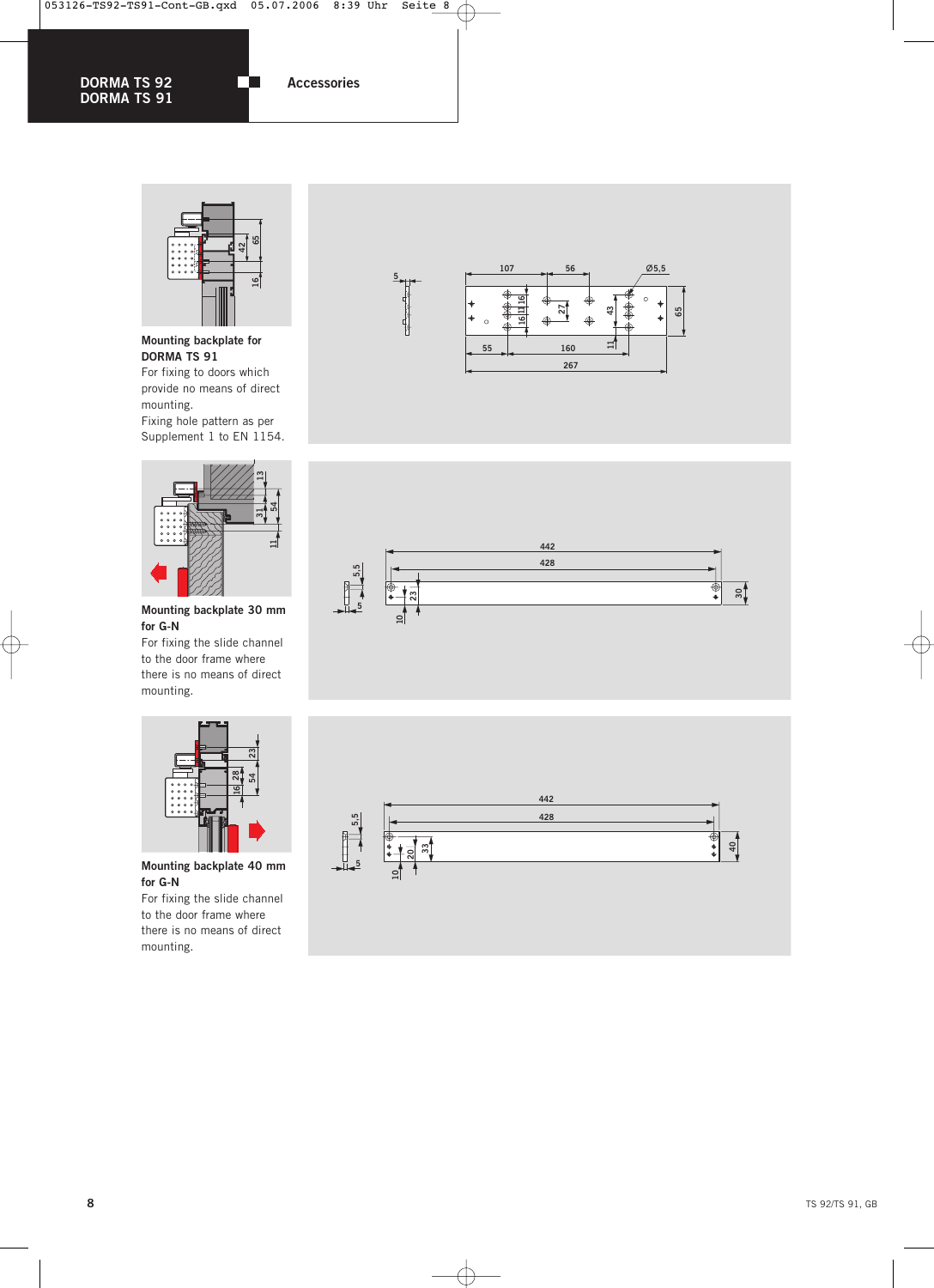



**Angle bracket for G-N** For push-side fixing of the slide channel to door frames with a deep reveal.





**Glass door saddle plate for DORMA TS 92** For fixing the closer to toughened glass doors – No glass drilling or recessing required.



 $\overline{\bigoplus}$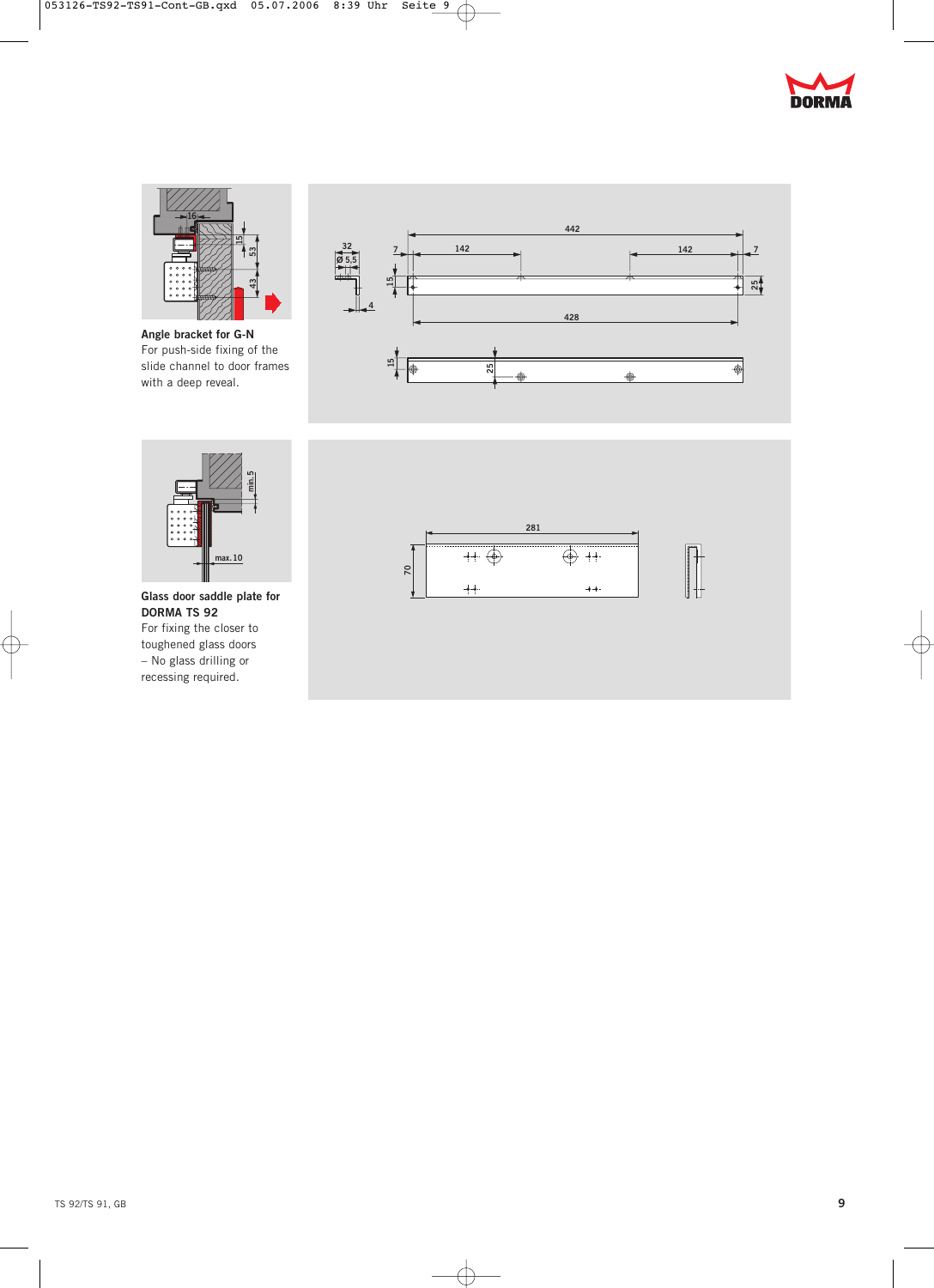Гn

**DORMA TS 92 DORMA TS 91** **Cam-action door closers**

| Standard equipment and accessories               |                                                    |                                                                        |                                                    |                                  |                              |                                    |                              |
|--------------------------------------------------|----------------------------------------------------|------------------------------------------------------------------------|----------------------------------------------------|----------------------------------|------------------------------|------------------------------------|------------------------------|
|                                                  | <b>Cam-action</b><br>door closer<br><b>TS 92 B</b> | <b>Cam-action</b><br>door closer<br><b>TS 92 G</b>                     | <b>Cam-action</b><br>door closer<br><b>TS 91 B</b> | Mounting<br>backplate<br>for G-N | Angle-<br>bracket<br>for G-N | Cushioned<br>limit stay<br>for G-N | Hold-open<br>unit<br>for G-N |
|                                                  | Size EN 2-4                                        | Size EN 2-4                                                            | Size EN 3                                          | း<br>30 mm<br>644000xx<br>40 mm  |                              |                                    |                              |
|                                                  |                                                    | $\blacksquare$ 420201xx $\blacksquare$ 420301xx $\blacksquare$ 10201xx |                                                    | 644100xx                         | 644300xx                     | 35800093                           | 18570000                     |
| Slide channel<br>$G-N$<br>$\Box$ 640100xx        | П                                                  | П                                                                      | П                                                  | #                                | #                            | #                                  | #                            |
| Mounting backplate<br>for TS 91<br>410002xx      |                                                    |                                                                        | #                                                  |                                  |                              |                                    |                              |
| Glass door saddle plate<br>for TS 92<br>420001xx | #                                                  | #                                                                      |                                                    |                                  |                              |                                    |                              |

Order number:

- $\blacksquare$  = Closer body separate
- $\Box$  = Arm assembly separate
- $\frac{1}{H}$  = Accessory

**Colour xx**

Silver 01

The TS 92 is also available

in our "Design" surface finishes.

Stainless steel "Design" 04 Polished brass 05

Special colour 09 White (RAL 9016) 11

€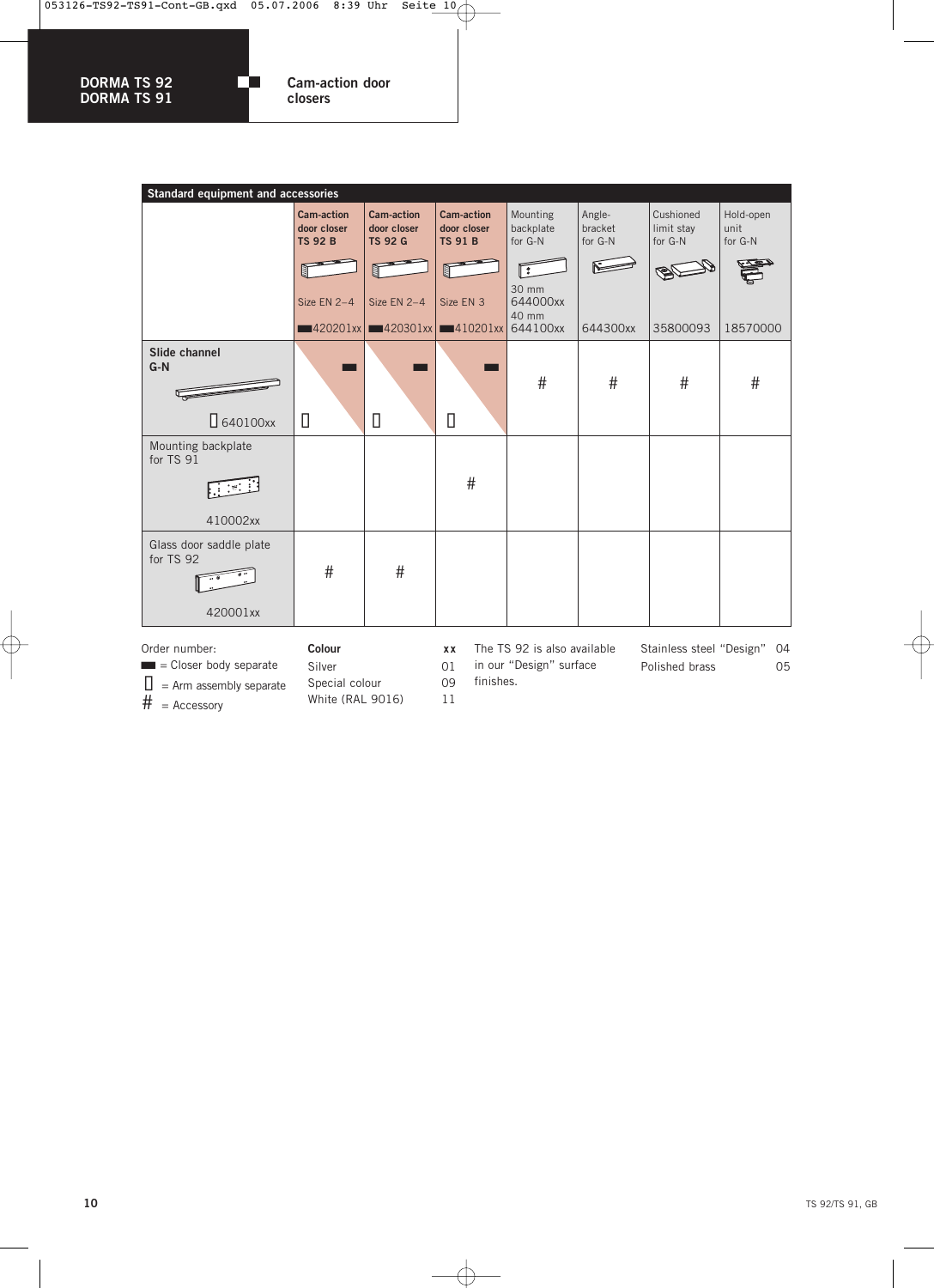



#### **Specification text TS 92 B/G**

Cam-action door closer, CERTIFIRE approved (CF 119), in Contur design with linear drive and rapidly decreasing opening resistance/torque, adjustable closing speed in two independent ranges and mounting backplate with universal fixing hole pattern; closing force infinitely variable between size EN 2 and EN 4. Non-handed. Approved to EN 1154.

#### **Model**

 $\Box$  TS 92 B  $\Box$  TS 92 G

#### **Accessories**

- $\Box$  Hold-open unit  $\Box$  Cushioned limit stay  $\square$  Mounting backplate for G-N
- $\Box$  Angle bracket for G-N
- $\Box$  Saddle plate for
- toughened glass doors

| Colour |               |  |  |  |
|--------|---------------|--|--|--|
|        | $\Box$ silver |  |  |  |

 $\Box$  white (sim. to RAL 9016)  $\square$  stainless steel  $\Box$  polished brass  $\Box$  special colour (sim. to RAL)

#### **Make** DORMA TS 92 B

DORMA TS 92 G

#### **Specification text TS 91 B**

Cam-action door closer, CERTIFIRE approved (CF 119), in Contur design with linear drive and rapidly decreasing opening resistance/torque, adjustable closing speed in two independent ranges and mounting backplate with universal fixing hole pattern; closing force EN 3. Non-handed. Approved to EN 1154.

#### **Accessories**

 $\Box$  Hold-open unit  $\Box$  Cushioned limit stay  $\Box$  Mounting backplate for G-N  $\Box$  Mounting backplate

### **Colour**

 $\square$  silver  $\Box$  white (sim. to RAL 9016)  $\Box$  special colour (sim. to RAL) **Make** DORMA TS 91 B